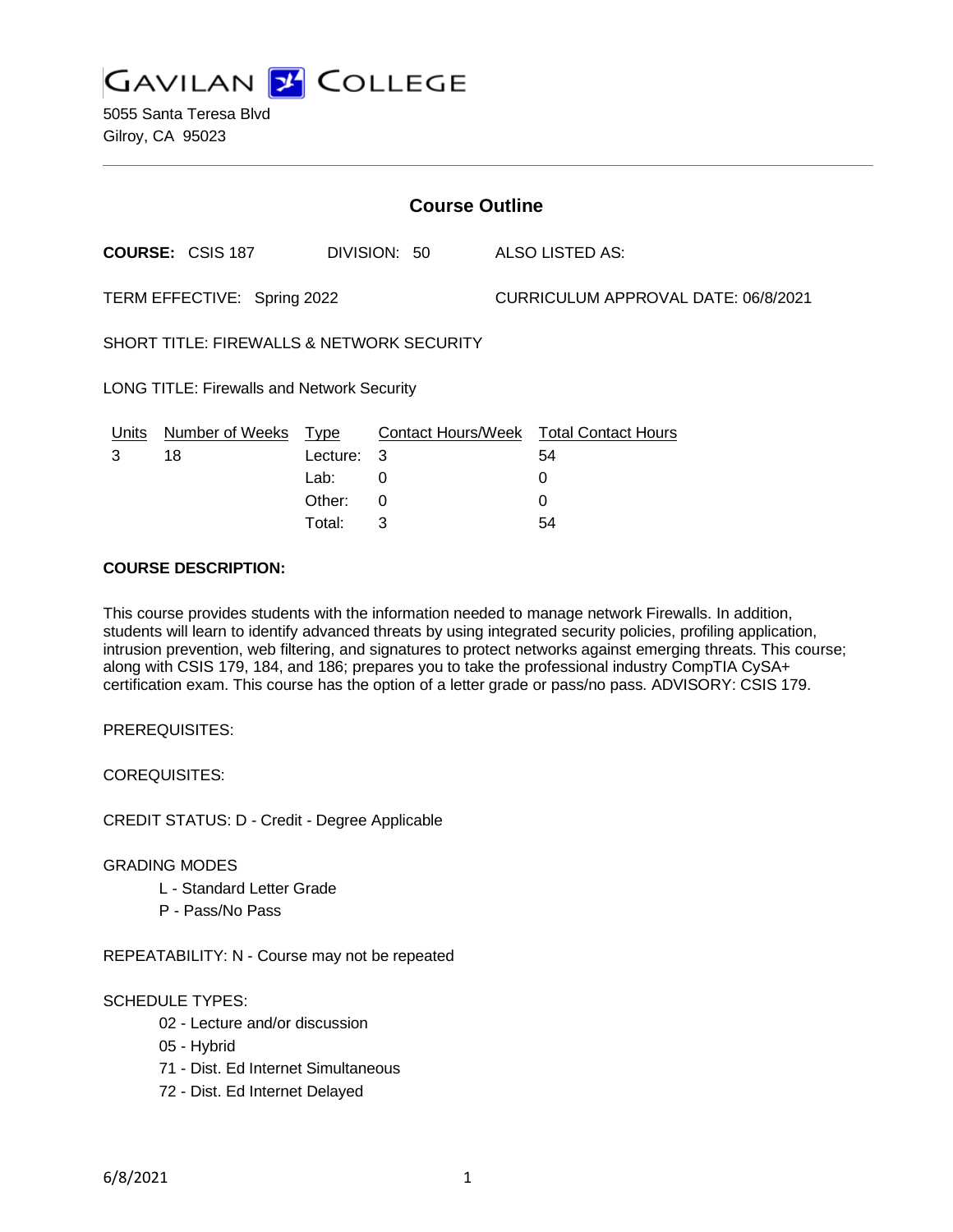## **STUDENT LEARNING OUTCOMES:**

By the end of this course, a student should:

- 1. Explain firewalls and their features.
- 2. Apply techniques used by firewalls to counteract vulnerabilities.
- 3. Perform installation and configuration of common firewalls.

## **CONTENT, STUDENT PERFORMANCE OBJECTIVES, OUT-OF-CLASS ASSIGNMENTS**

Curriculum Approval Date: 06/8/2021

9 Hours

Content: INTRODUCTION TO FIREWALLS - Introduction to Firewalls, Firewall Basics, TCP/IP for Firewalls Student Performance Objectives: State what a firewall is and discuss what a firewall can be reasonably expected to do. Explain software firewalls, integrated firewalls, and appliance firewalls. Explain how TCP/IP functions from the perspective of firewall administration. Review the various protocols, applications, and services in the TCP/IP world. Create security zones. Configure basic interface types. Perform basic Interface Management configurations.

### 18 Hours

Content: HOW FIREWALLS WORK - Personal and Desktop Firewalls, Broadband Routers and Firewalls, Cisco PIX Firewall and ASA Security Appliance, Linux-Based Firewalls, Application Proxy Firewalls, Where Firewalls Fit in a Network

Student Performance Objectives: Identify firewalls that can be found or installed on laptop and desktop systems. Connect your firewall to a User-ID agent. Install a software User-ID agent on a Windows host. Discuss what a broadband router/firewall is, how it works, and how and where it should be implemented. Create a virtual router. Provide an overview of some PIX capabilities as well as how to configure the system initially. Provide an overview of configuring Linux-based firewalls. Explain what an application proxy is, how it works, and how and where it should be implemented. Discuss the basic features and functionality necessary to perform a basic configuration on the Microsoft ISA Server 2004 firewall. Discuss different types of firewall design architectures, including dual firewall and different types of DMZ implementations. Explore the different types of firewalls and where each type of firewall best fits in the network. Create a self-signed SSL certificate. Configure the firewall as a forward-proxy using decryption rules.

### 25 Hours

Content: MANAGING AND MAINTAINING FIREWALLS - Firewall Security Policies, Managing Firewalls, What is My Firewall Telling Me, Troubleshooting Firewalls, Going Beyond Basic Firewall Features

Student Performance Objectives: Review how the firewall security policies are configured. Describe and demonstrate how to provide for secure management access. Describe basic network security vulnerabilities. Create a security policy to allow basic internet connectivity. Configure security profiles. Create a security profile group. Discuss and utilize some management tools used to manage personal and small firewalls. Identify the types of logging supported by most firewalls and the kind of information that can be gleaned from that information. Explain how to read the information provided by the logs and how that information can be used for forensics analysis. Identify the top 10 things to look for in log files. Examine how to build a checklist that you can use to troubleshoot traffic flow through the firewalls. Explore the advanced features that firewalls can provide, while at the same time illustrating the limitations of firewalls in providing these advanced features. Create a certificate signing request (CSR). Create a self-signed CA certificate.

# 2 Hours

Final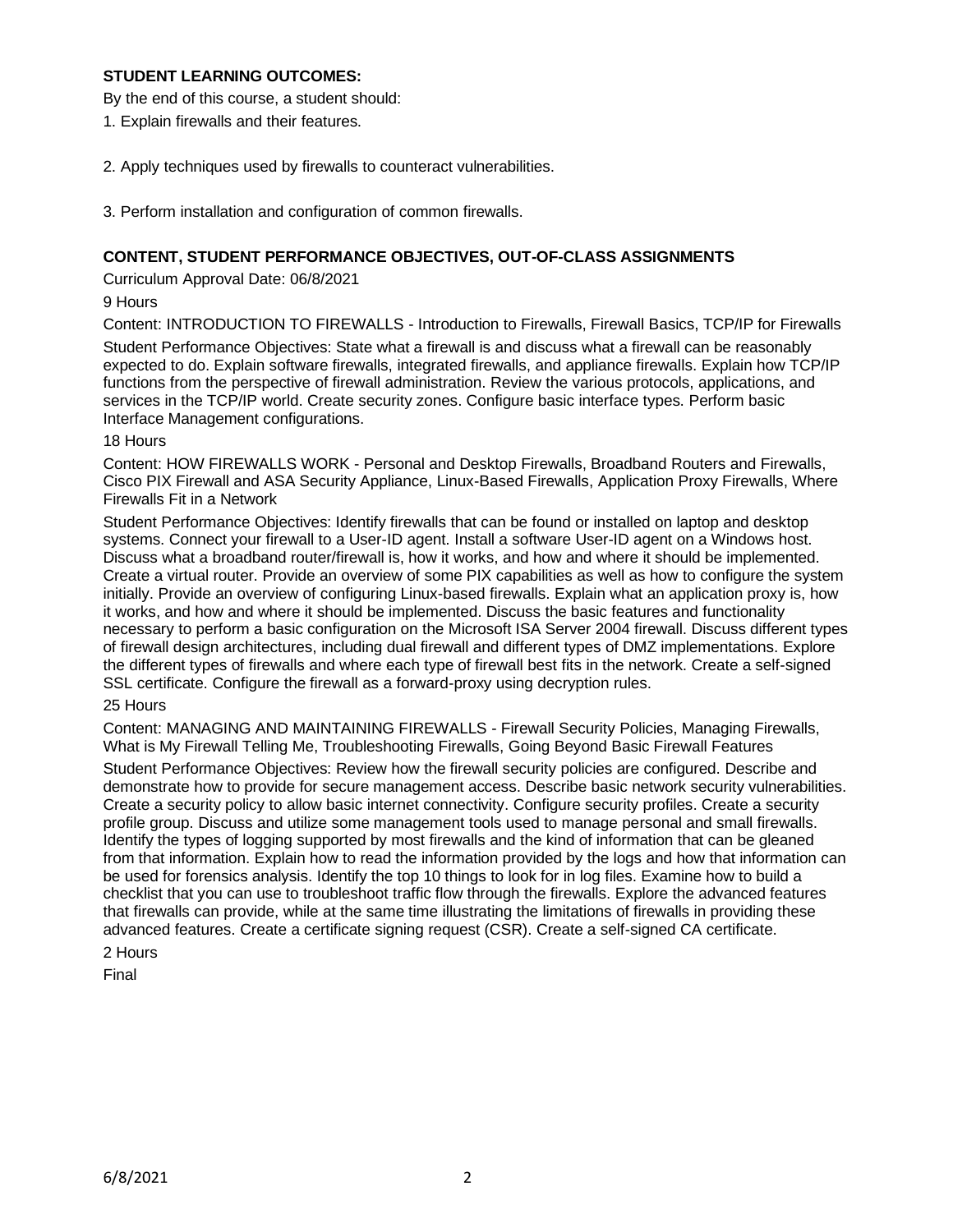# **METHODS OF INSTRUCTION:**

Lecture, Computer Demonstrations, Presentations, Guided Practice

## **OUT OF CLASS ASSIGNMENTS:**

Required Outside Hours: 40 Assignment Description: Read textbook and study for quizzes and exams. Required Outside Hours: 68 Assignment Description: Homework: Complete hands-on problem solving assignments and projects.

For Example: Create security zones. Configure basic interface types. Perform basic Interface Management configurations. Connect your firewall to a User-ID agent. Install a software User-ID agent on a Windows host. Create a virtual router. Create a self-signed SSL certificate. Configure the firewall as a forward-proxy using decryption rules. Demonstrate how to provide for secure management access. Create a security policy to allow basic internet connectivity. Configure security profiles. Create a security profile group. Utilize some management tools used to manage personal and small firewalls. Examine how to build a checklist that you can use to troubleshoot traffic flow through the firewalls. Explore the advanced features that firewalls can provide. Create a certificate signing request (CSR). Create a self-signed CA certificate.

## **METHODS OF EVALUATION:**

Problem-solving assignments Percent of total grade: 30.00 % Percent range of total grade: 30% to 40% Homework Assignments, Projects Skill demonstrations Percent of total grade: 40.00 % Percent range of total grade: 30% to 50% Hands-On Exercises Objective examinations Percent of total grade: 30.00 % Percent range of total grade: 20% to 40% Multiple Choice, True/False, Matching Items, Completion

## **REPRESENTATIVE TEXTBOOKS:**

J. Michael Stewart, Denise Kinsey. Network Security, Firewalls, and VPNs; Third Edition. Burlington, Massachusetts: Jones & Bartlett Learning,2020. ISBN: 10 - 1284183653; 13 - 978-1284183658 Reading Level of Text, Grade: 12+ Verified by: MS Word Required Other Texts and Materials OR Firewall Fundamentals by Wes Noonan and Ido Dubrawsky, Cisco Press